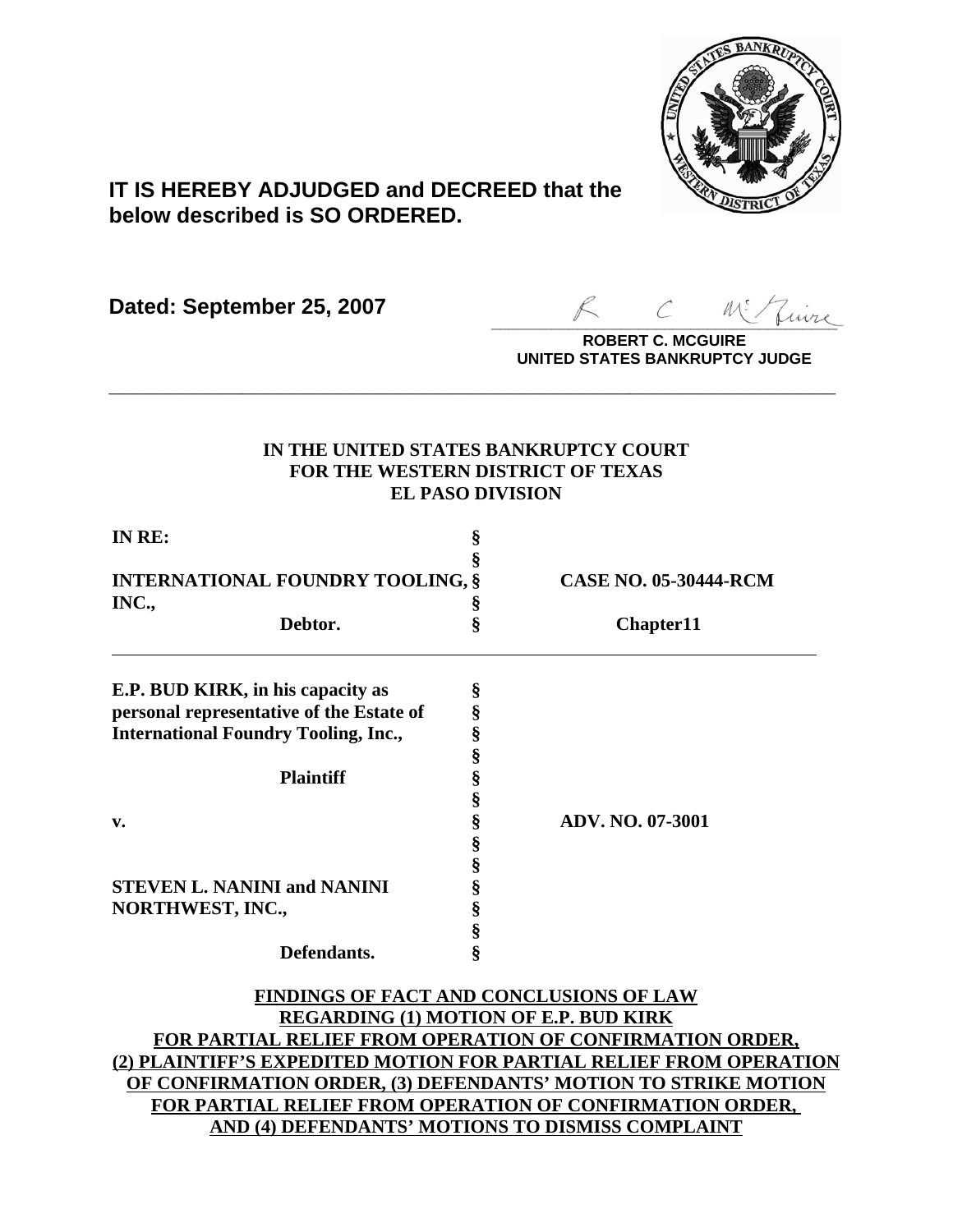# FINDINGS OF FACT AND CONCLUSIONS OF LAW REGARDING (1) MOTION OF E.P. BUD KIRK FOR PARTIAL RELIEF FROM OPERATION OF CONFIRMATION ORDER, (2) PLAINTIFF'S EXPEDITED MOTION FOR PARTIAL RELIEF FROM OPERATION OF CONFIRMATION ORDER, (3) DEFENDANTS' MOTION TO STRIKE MOTION FOR PARTIAL RELIEF FROM OPERATION OF CONFIRMATION ORDER, AND (4) DEFENDANTS' MOTIONS TO DISMISS COMPLAINT

On September 18, 2007, came on for hearing the Motion for Partial Relief from Operation of Confirmation Order filed as docket entry # 89 in the bankruptcy case of International Foundry Tooling, Inc. (the "Debtor") as well as the Expedited Motion for Partial Relief from Operation of Confirmation Order filed as docket entry # 24 in this adversary proceeding that is filed in the Debtor's bankruptcy case. Both Motions were filed by E.P. Bud Kirk in his capacity as personal representative of the Debtor's Estate appointed under its confirmed plan of liquidation ("Kirk"). The two Motions are substantially identical, except that the one filed in this adversary proceeding was served only on the Defendants while the one filed in the main bankruptcy case was served on all of the Debtor's creditors, with a notice (in accordance with Local Rules) providing that if no objection or response were filed within 20 days of its service, the Motion might be granted by the court without further notice or hearing.

In each Motion, Kirk requests the court to essentially remove the reference in the plan to a deadline for Kirk to file certain causes of action, of 180 days following the effective date of the plan. As such, even though styled as motions for relief from an order under Fed.R.Bankr.P. 60(b), the court views the relief requested in the Motions (the "Modification Motions") as essentially the post-confirmation modification of a plan under 11 U.S.C. § 1127(b).

Defendants in this adversary proceeding Steven L. Nanini and Nanini Northwest, Inc. (the "Defendants") filed, as docket entry # 29, a Motion to Strike a number of the Plaintiff's pleadings, including the Modification Motion filed in this adversary. Much later they filed a substantially similar Motion to Strike that is docketed as entry # 57, also in this adversary proceeding. That second Motion to Strike was filed shortly after the Modification Motion was filed in the main bankruptcy case. Therefore, and because the second Motion to Strike is essentially duplicative of the one docketed earlier in this adversary proceeding, the court has treated the second Motion to Strike filed in the adversary as in fact responsive to the Modification Motion that was filed in the main bankruptcy case. Both Motions to Strike were thus effectively argued and considered by the court at the hearing on September 18, 2007.

2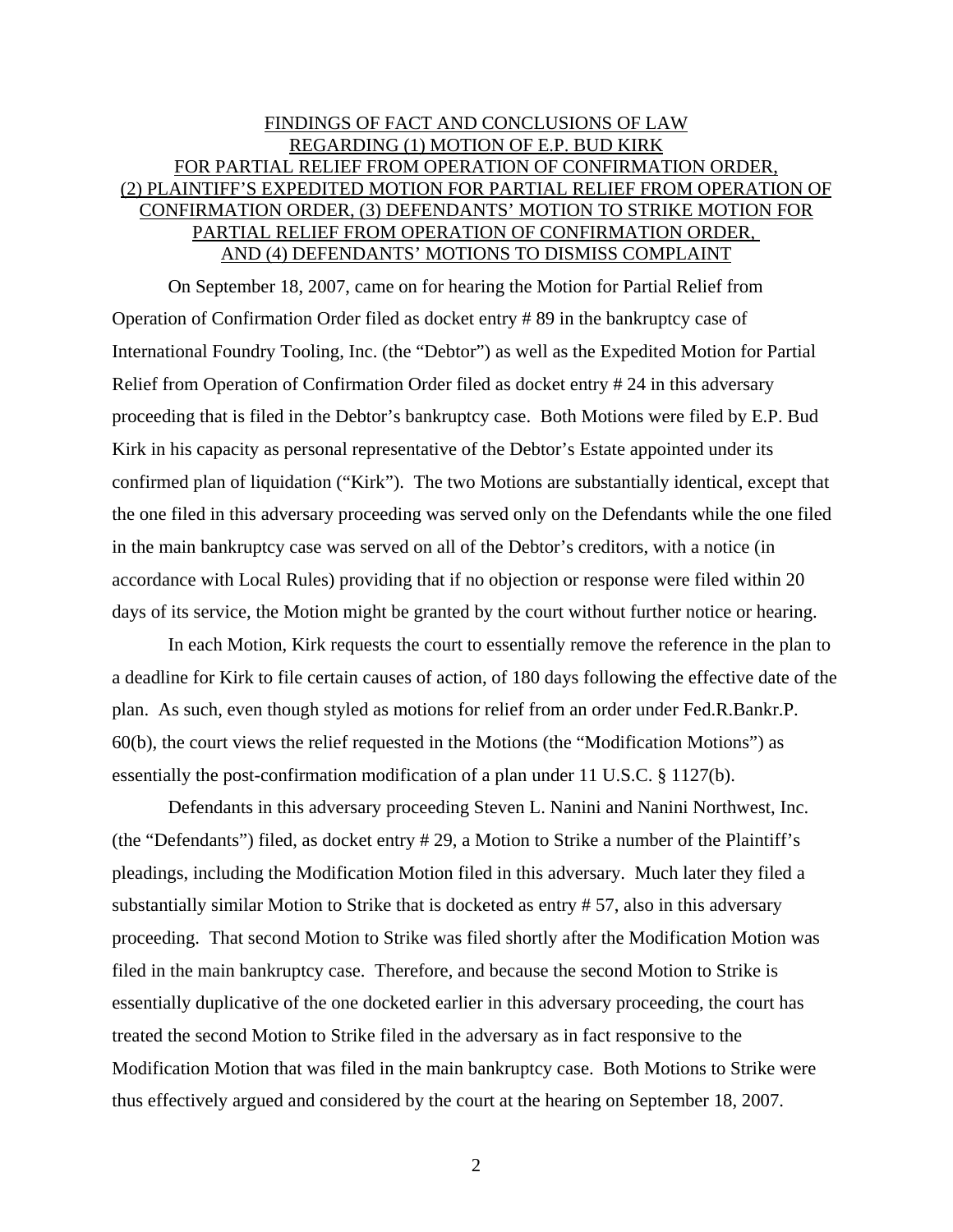In addition, the court has previously entered orders on the Defendants' Motions, docketed in the adversary as docket entries # 8 and # 9, to Dismiss this adversary proceeding. Those orders (docketed in the adversary as docket entries # 35 and # 36) granted the Motions to Dismiss but were expressly only interlocutory and according to their own terms would not become final "pending the court's ruling on the Plaintiff's Motion for Partial Relief from Confirmation Order." Thus, implicit in the court's consideration at the hearing on September 18, 2007, of the Modification Motions was also its (re)consideration of the Defendants' Motions to Dismiss.

Finally, also set on an expedited basis for hearing on September 18, 2007, was the Motion to Intervene filed by Empire Motors, Inc., which Motion is docketed as entry # 58 in the adversary proceeding.

The foregoing and following are the court's findings of fact and conclusions of law under Fed.R.Bankr.P. 7052 and 9014.

## **Background and Procedural History**

The Debtor filed a case under Chapter 11 in March of 2005, and its plan of liquidation was confirmed on November 15, 2005. Under that plan, the Debtor's tangible assets and accounts receivable were sold to Empire Motors, Inc. ("Empire"). The Debtor's estate was preserved and Kirk was appointed personal representative of that estate for the purpose of prosecuting certain causes of action and collecting and distributing the proceeds of that litigation in accordance with the plan's terms. Among the causes of action identified in the plan and accompanying disclosure statement were claims against the Defendants herein.

On January 10, 2007, Kirk filed his complaint commencing this adversary proceeding. In that complaint, he alleges claims for damages for conversion of certain property of the Debtor (certain tooling, patterns and core boxes) and for breach of contract, as well as exemplary damages.

On February 16, 2007, the Defendants each filed a Motion to Dismiss under Fed.R.Bankr.P. 7012(b)(1) and (6), claiming, among other things, that Kirk's claims were timebarred under the confirmed plan. In particular, they contended that Section IX on page 10 of the First Amended Plan of Liquidation filed by the Debtor (docket entry # 54), as confirmed by order entered on November 18, 2005 (docket entry # 64), provided in relevant part that "KIRK as distribution agent and counsel for the estate may initiate any adversary proceedings to recover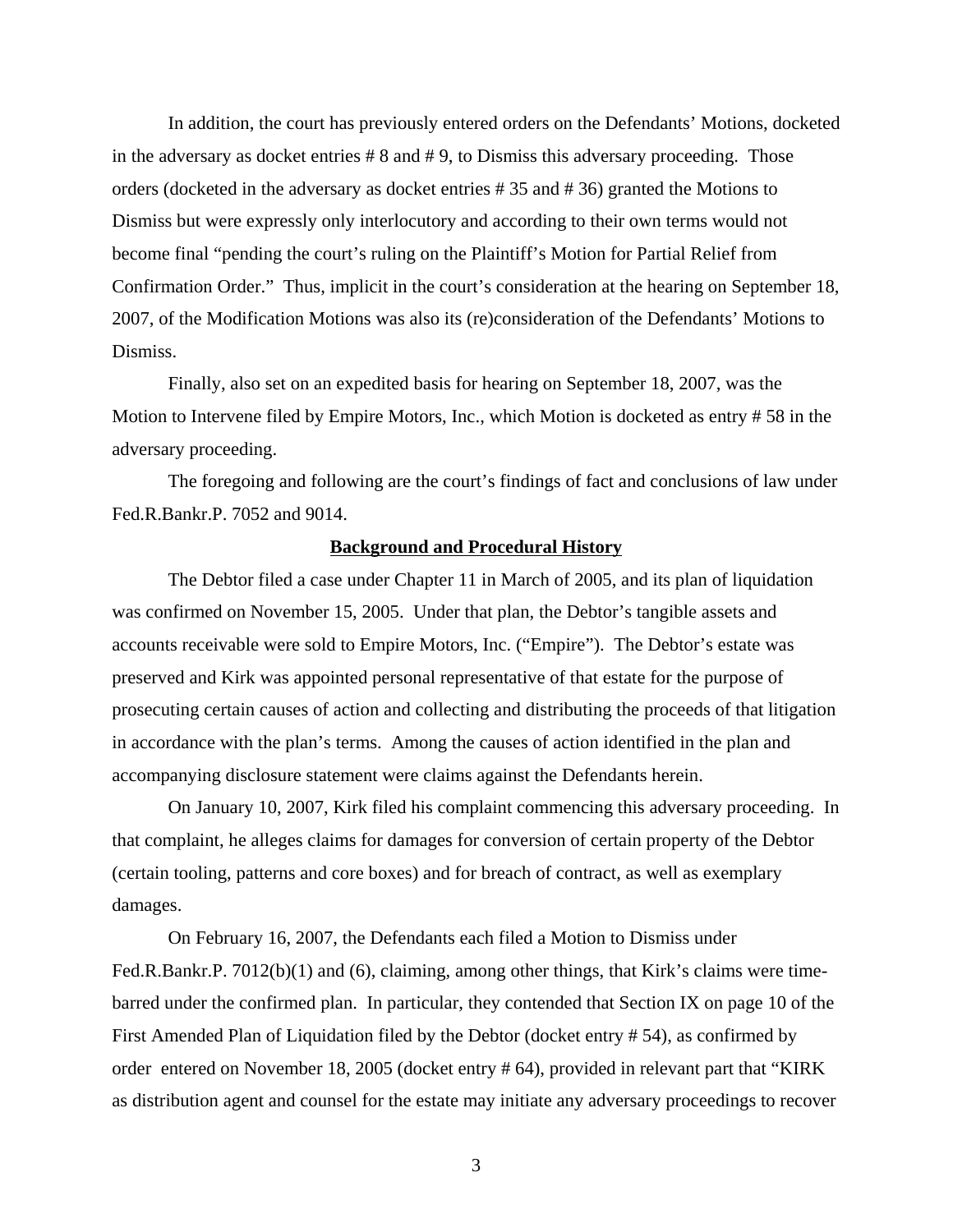estate property . . . at any time prior to 180 days after the effective date of confirmation." On page 4, the Debtor's First Amended Disclosure Statement (docket entry # 55) that accompanied the First Amended Plan defined "Effective Date" as thirty days after entry of the confirmation order or, in this case, December 18, 2005. The deadline for Kirk to file this adversary, the Defendants argue, was therefore June 18, 2006, long before it was in fact filed on January 10, 2007.

The Motions to Dismiss were first set for hearing on March 20, 2007. The day before that hearing, Kirk filed his Modification Motion in the adversary, along with a motion to expedite the hearing on that Motion so that it would be heard along with the Motions to Dismiss the next day. The Defendants filed that same day (March  $19<sup>th</sup>$ ) before the hearings their (first) Motion to Strike the Modification Motion, arguing that they had had insufficient notice to address it at the hearing on March  $20<sup>th</sup>$ . In light of that complaint, the court set a hearing on the motion to expedite for March 20, 2007, and at that hearing ordered that the hearing on the Modification Motion be continued until April 24, 2007. The court did hear the Motions to Dismiss on March  $20<sup>th</sup>$ , however, and determined to grant those motions on an interlocutory basis, withholding its final decision until it considered and ruled on the Modification Motion.

Kirk then filed an unopposed request to continue the April  $24<sup>th</sup>$  hearing which was granted, and the hearing on the Modification Motion was continued until May 22<sup>nd</sup>. Kirk then filed a series of unopposed requests to continue the hearing (a total of six requests for six resets) on the Modification Motion. Finally, on September 18, 2007, the hearing was held.

Prior to that hearing, though, on August 16, 2007, Kirk filed an essentially identical Modification Motion in the Debtor's bankruptcy case, and served that Motion on all of its creditors. That Modification Motion contained a notice requiring that any response or objection be filed within 20 days of its service. More than twenty days later, on September 14, 2007, Empire filed a response in support of the Modification Motion in the bankruptcy case. No other response or objection was filed to that Motion in the bankruptcy case but, as mentioned above, the Defendants filed in the adversary proceeding, with the style of the adversary proceeding on the pleading, a Motion to Strike the Modification Motion, and the court has considered that Motion to Strike as responsive to the Modification Motion filed in the main case.

Finally, on September 14, 2007, Empire filed a Motion to Intervene in the adversary proceeding and filed a motion to expedite the hearing on that Motion, to be heard on September

4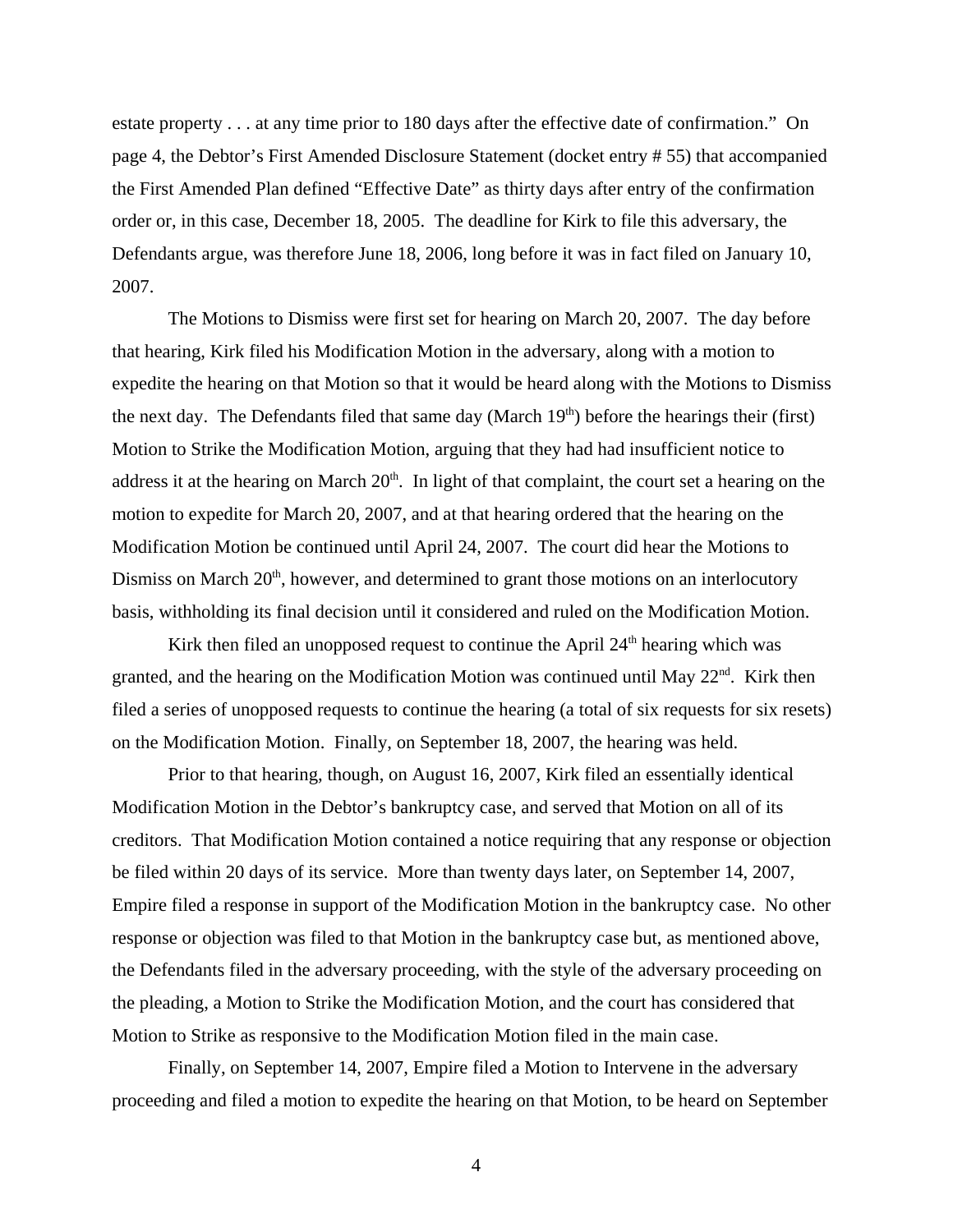18<sup>th</sup> as well. The court was advised of that filing on the afternoon of September 17, and set the Motion to Intervene for hearing on September 18, 2007, along with the other matters.

Kirk, counsel for the Defendants, and counsel for Empire appeared at the hearing and the court heard argument on the Modification Motions, and by necessary implication, on the Motions to Strike and the Motions to Dismiss. No evidence was presented by any party.

At the conclusion of the hearing, after deliberation, the court dictated its findings and conclusions on the record, denying the Modification Motions and granting, on a final basis, the Defendants' Motions to Dismiss. (In light of those rulings which essentially rendered the Motion to Intervene moot, the court did not reach that Motion.) The court indicated that it would prepare the orders in accordance with that ruling. Sua sponte, the court has now reconsidered and hereby revises its findings and conclusions and reverses the rulings pronounced on September 18, 2007.

#### **Findings and Conclusions**

The court finds that the Debtor's First Amended Plan of Liquidation (the "Plan") should be modified, and the 180-day time limit imposed on Kirk, as personal representative of the Debtor's estate, to file litigation to recover for the creditors of the estate is found to be of no effect and should be stricken. The only evidence in the record shows that no party opposed the modification to eliminate that provision other than the Defendants. There was no evidence offered to show that the Defendants were creditors of the estate or interest holders or otherwise had a right to notice of the Plan's provisions<sup>1</sup> regarding any potential suit against them. They therefore have no standing to object to the proposed modification of the Plan.

The purpose of the Plan and of Kirk's prosecution of post-confirmation litigation was obviously to maximize recovery for the benefit of creditors. It is therefore apparent that the proposed elimination of the 180-day deadline is in the best interests of creditors and the estate, which conclusion is supported by the absence of any objection from any creditor or interest holder of the Debtor.

In contrast, there was no evidence offered at the September  $18<sup>th</sup>$  hearing of what purpose the 180-day deadline served, or of its necessity or even advisability, considering that the law would otherwise provide a more expansive limitations period. *See* 11 U.S.C. § 108 (non-

<sup>&</sup>lt;sup>1</sup> There is no mention of the 180-day deadline in the Disclosure Statement or the First Amended Disclosure Statement.